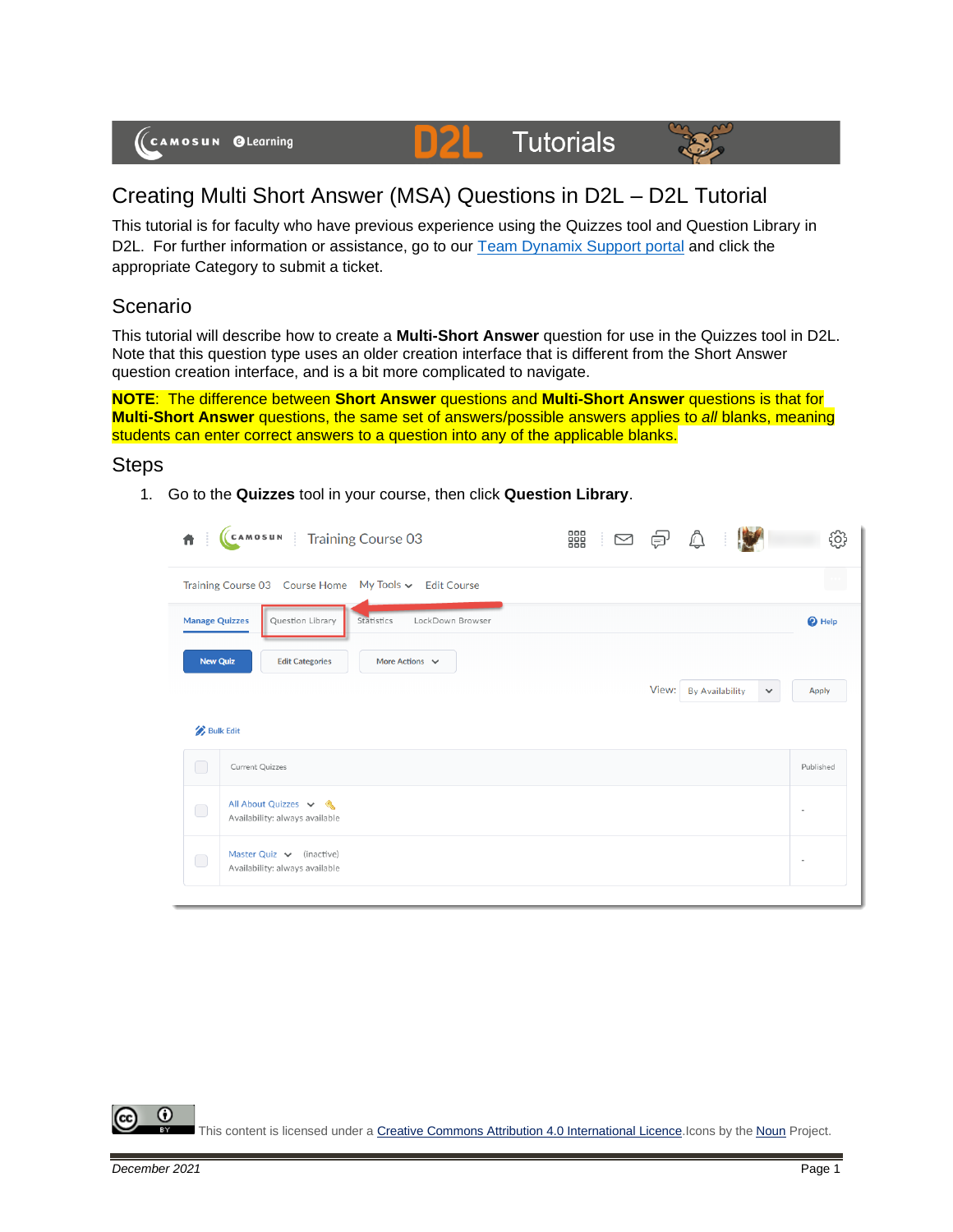2. Create a **New** → **Section** or click on the title of an existing **Section** (folder) in which to save your Short answer question. For the purposes of this tutorial, we will click **Quizzes**, and then **Week 1**.

|                                                                                                                                                                       |                          | Training Course 03 Course Home My Tools v Edit Course                   |        |        |                   |           |                                                              |
|-----------------------------------------------------------------------------------------------------------------------------------------------------------------------|--------------------------|-------------------------------------------------------------------------|--------|--------|-------------------|-----------|--------------------------------------------------------------|
| 日 Question Library <sup>+</sup><br>St veys<br><b>B</b> Self<br>asse sments<br><b>D</b> Ouiz <sub>A</sub> <sub>S</sub><br><b>d<sup>b</sup></b> Week 1<br><b>Week 2</b> | New $\vee$               | Quizzes > Week 1<br>Question Library ><br>Week 1<br>Import $\vee$       |        |        |                   |           | Settings<br>$\bigcirc$ Help<br><b>Done Editing Questions</b> |
| <b>D</b> Week 3                                                                                                                                                       | Move<br>◯                | Delete<br>↑↓ Order<br>Edit Values<br>Name (click question name to edit) | Type   | Points | <b>Difficulty</b> | Mandatory | <b>Last Modified</b>                                         |
|                                                                                                                                                                       | $\hspace{0.5cm} \square$ | Shuffling is on<br>Case Study Week 1 Quiz $\vee$<br>n.                  | $\sim$ | $\sim$ | $\sim$            | ٠         | Jan 7, 2019 10:05 AM                                         |
|                                                                                                                                                                       |                          | <b>Total: 1 Section</b>                                                 |        |        |                   |           |                                                              |
|                                                                                                                                                                       |                          |                                                                         |        |        |                   |           | 20 per page<br>$\checkmark$                                  |

3. Click **New** and select **Multi-Short Answer Question (MSA)**.

| My Tools $\sim$<br><b>Training Course 03</b><br><b>Course Home</b>           | Collaborate                                                |      | <b>Course Media</b> |              |           | More $\sim$<br><b>Edit Course</b>                          |
|------------------------------------------------------------------------------|------------------------------------------------------------|------|---------------------|--------------|-----------|------------------------------------------------------------|
| Question Library > Quizzes > Week 1<br>Week 1<br>New $\vee$<br>Import $\vee$ |                                                            |      |                     |              |           | Settings<br>$\Theta$ Help<br><b>Done Editing Questions</b> |
| Section<br>True o False Question (T/F)                                       |                                                            |      |                     |              |           |                                                            |
| Multip <b>o</b> Choice Question (MC)                                         |                                                            | Type | Points              | Difficulty   | Mandatory | Last Modified                                              |
| Multi-Street Question (M-S)                                                  | ✓<br>ng is on                                              |      |                     |              | $\bar{ }$ | Jan 7, 2019 10:05 AM                                       |
| Short And <b>Pr</b> Question (SA)<br>Multi-Short Answer Question (MSA)       | F<br>barty                                                 | FIB  | $\mathbf{1}$        | $\mathbf{1}$ |           | Dec 14, 2020 10:17 AM                                      |
| Fill in the Blanks Question (FIB)                                            |                                                            |      |                     |              |           |                                                            |
| Matching Question (MAT)                                                      |                                                            |      |                     |              |           | 200 per page $\sim$                                        |
| Arithmetic Question (2+2)                                                    |                                                            |      |                     |              |           |                                                            |
|                                                                              | Written   esponse Question (WR)<br>Ordering Question (ORD) |      | Edit Values         |              |           | My Media                                                   |

 $\overline{0}$ (cc

This content is licensed under [a Creative Commons Attribution 4.0 International Licence.I](https://creativecommons.org/licenses/by/4.0/)cons by the [Noun](https://creativecommons.org/website-icons/) Project.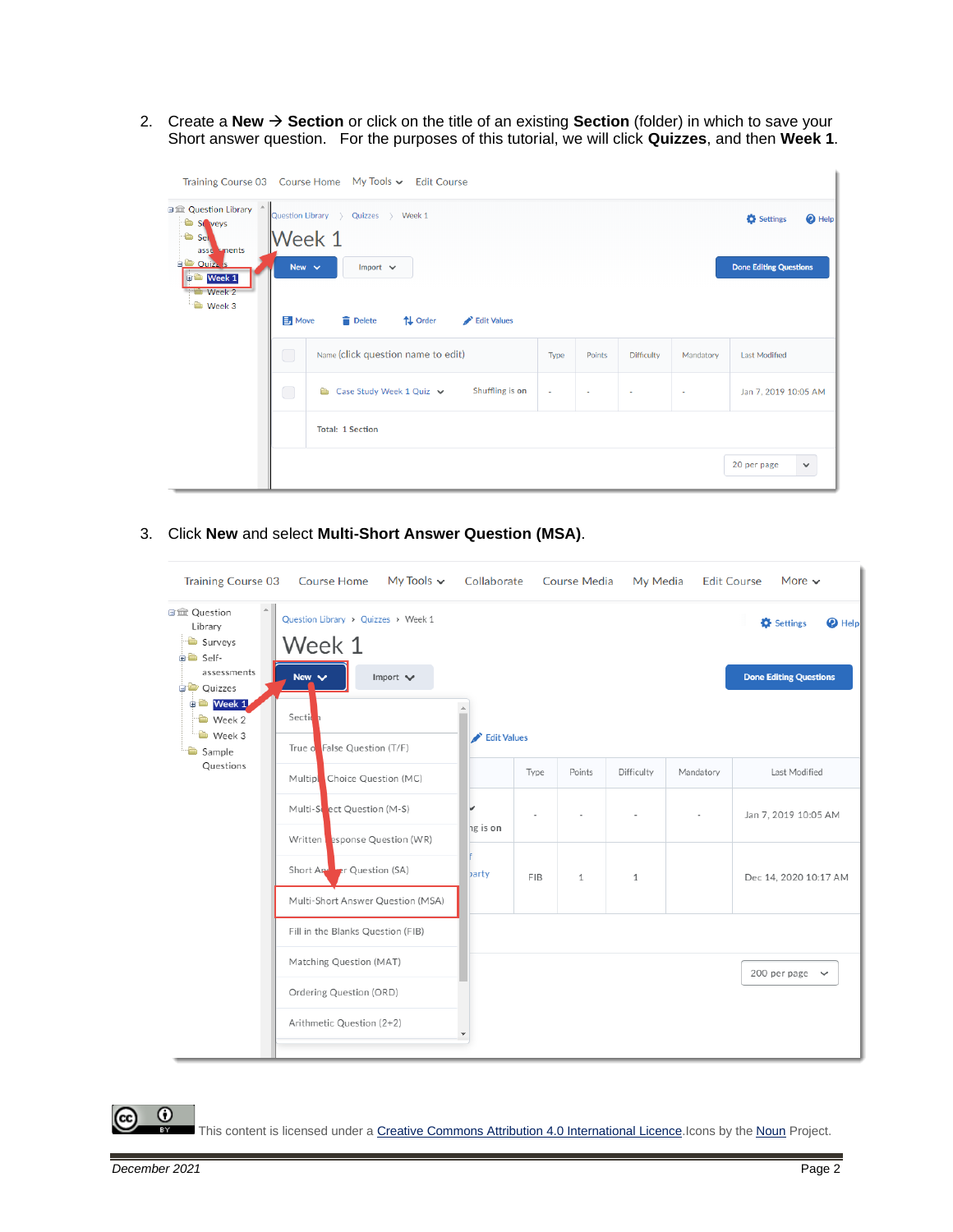4. Leave the **Title** box blank. Give your question a **Points** value (this can be chanced later), and feel free to leave the **Difficulty** level at 1 (use the Difficulty level feature to help you sort your questions for quiz, so change the value if you like). Add your question to the **Question Text** box.



 $\odot$ This content is licensed under [a Creative Commons Attribution 4.0 International Licence.I](https://creativecommons.org/licenses/by/4.0/)cons by the [Noun](https://creativecommons.org/website-icons/) Project.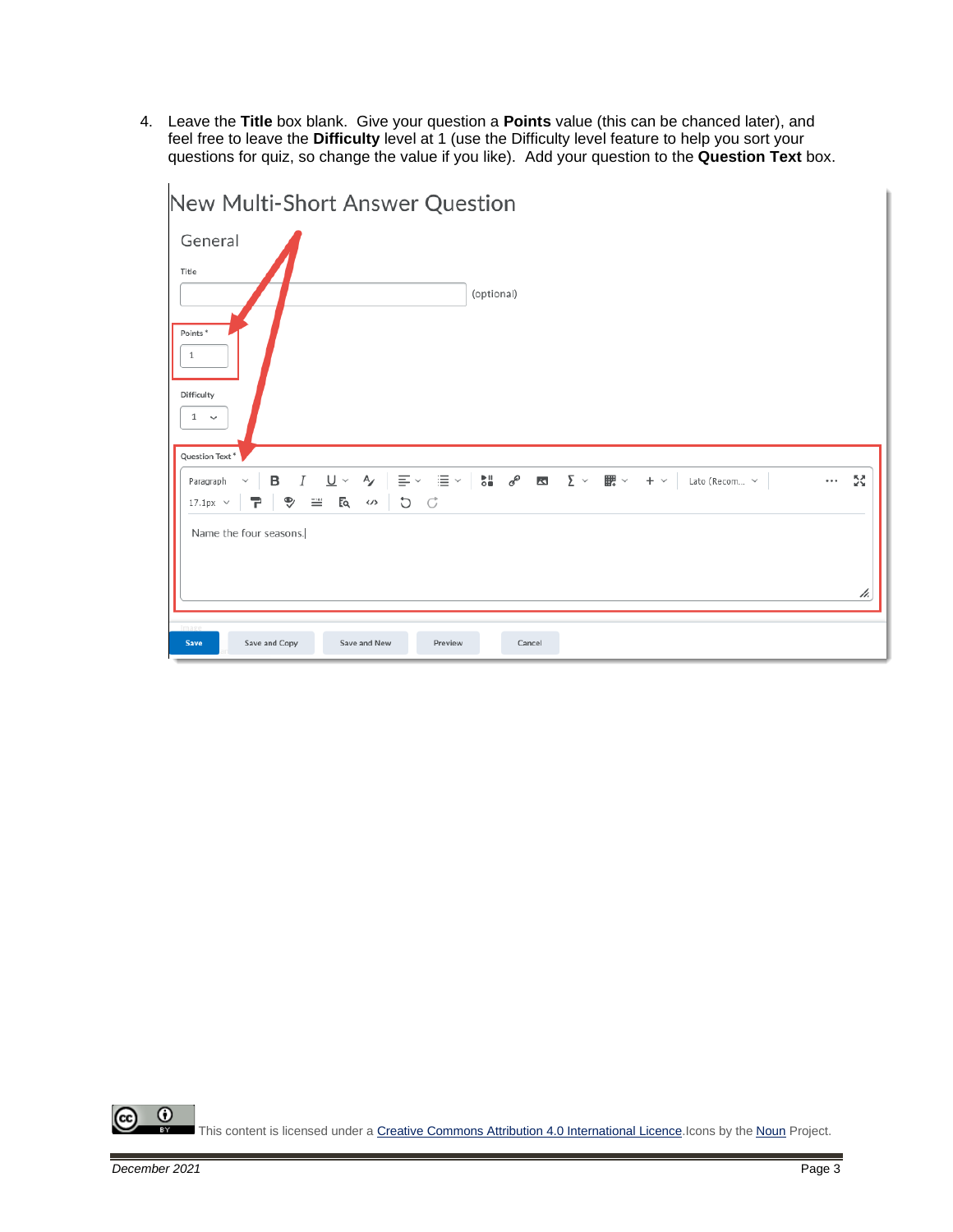5. Scroll down to the Options area. There are 3 **Input Boxes** (blanks) by default. If you want more than four blanks, change the number in the **Input Boxes** box and click **Preview** to see the changes. The input boxes are given a default size of 1 **Row** and 40 **Columns**. You can add answers by clicking **Add Answer** (the number in the **Add Answer** box indicates how many additional answers are possible correct answers for the question).

The difference between the **Input Boxes** and the **Answers** are that the Input Boxes are the blanks, and the Answers are ALL the possible answers students could put into the blanks. There can be more Answers than Blanks. For the puposes of this tutorial, we will have 3 Input Boxes, but 4 possible answers.

| Options<br>Input Boxes<br>3<br>Answers | Rows:<br>Columns:<br>40<br>1<br>$\checkmark$<br>+ Add Answer<br>1<br><b>Check Answers</b> | $\check{ }$ |                                                                       |        |
|----------------------------------------|-------------------------------------------------------------------------------------------|-------------|-----------------------------------------------------------------------|--------|
| $\#$                                   | Answer                                                                                    | Weight (%)  | Evaluation                                                            | Remove |
| $\mathbf{1}$                           | Spring                                                                                    | 25          | Case Insensitive<br>$\bullet$<br>Case Sensitive<br>Regular Expression | Ê      |
| $\overline{2}$                         | Summer                                                                                    | 25          | Case Insensitive<br>$\bullet$<br>Case Sensitive<br>Regular Expression | î      |
| 3                                      | Winter                                                                                    | 25          | Case Insensitive<br>$\bullet$<br>Case Sensitive<br>Regular Expression | Ê      |
| 4                                      | Fall                                                                                      | 25          | Case Insensitive<br>$\bullet$<br>Case Sensitive<br>Regular Expression | î      |
| Save                                   | Save and Copy<br>Save and New                                                             | Preview     | Cancel                                                                |        |

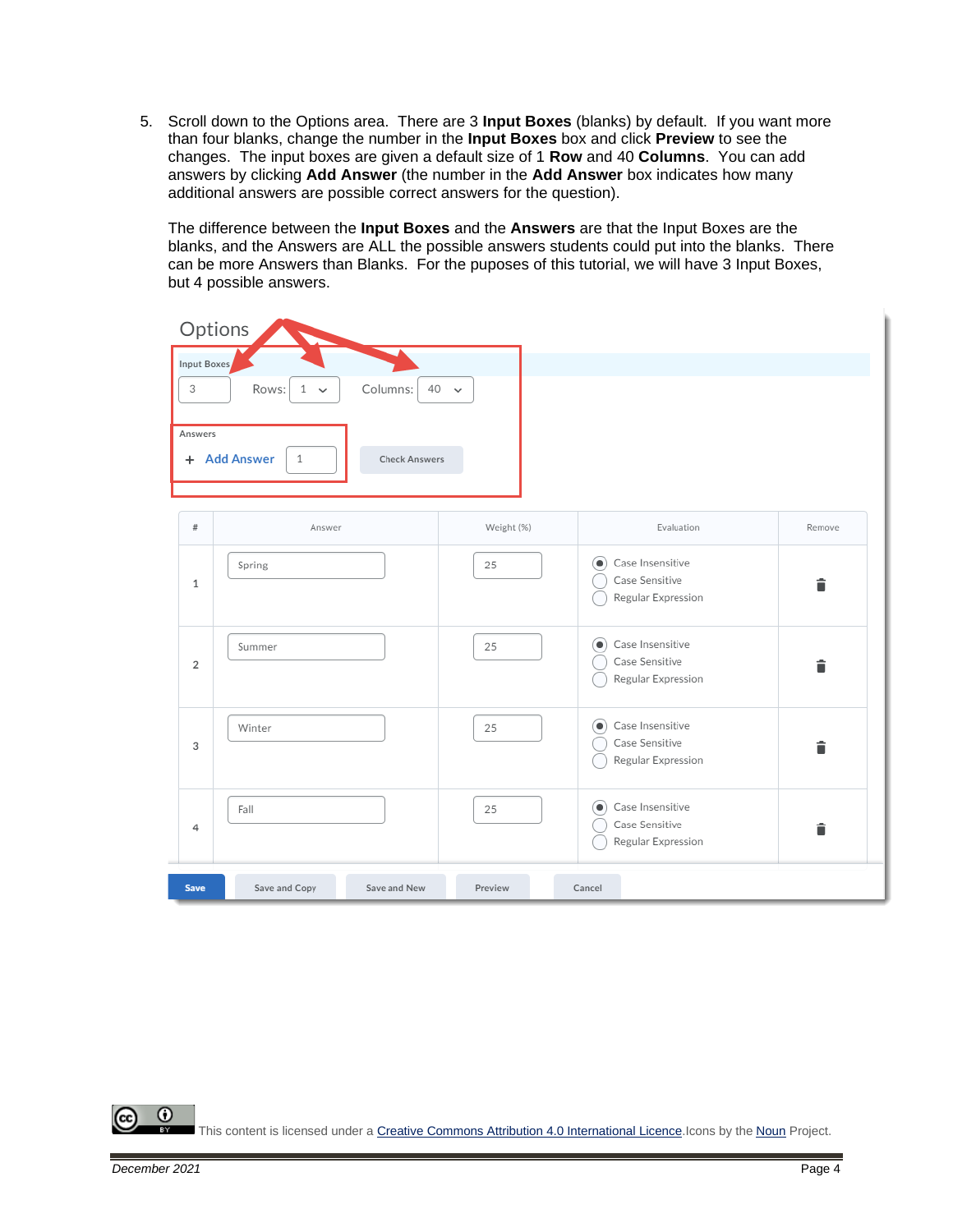6. Add all the possible answers for the question. For each **Answer** (input box) add a weight. The total weight of all the answers needs to add up to 100%. You can change the case sensitivity for each answer if needed. We recommend clicking **Preview** to see what the question looks like as you work.

| Answers                       |                             |                      |            |                                                                                      |        |
|-------------------------------|-----------------------------|----------------------|------------|--------------------------------------------------------------------------------------|--------|
|                               | + Add Answer<br>1           | <b>Check Answers</b> |            |                                                                                      |        |
|                               |                             |                      |            |                                                                                      |        |
| $\#$                          | Answer                      |                      | Weight (%) | Evaluation                                                                           | Remove |
| $\mathbf{1}$                  | Spring                      |                      | 25         | Case Insensitive<br>$\left( \bullet \right)$<br>Case Sensitive<br>Regular Expression | î      |
| $\overline{2}$                | Summer                      |                      | 25         | Case Insensitive<br>$\circledbullet$<br>Case Sensitive<br>Regular Expression         | â      |
| 3                             | Winter                      |                      | 25         | Case Insensitive<br>$\circledbullet$<br>Case Sensitive<br>Regular Expression         | â      |
| 4                             | Fall                        |                      | 25         | Case Insensitive<br>$\circ$<br>Case Sensitive<br>Regular Expression                  | î      |
| D                             | Expand question hint        |                      |            |                                                                                      |        |
| $\mathbb{N}$ .<br><b>Save</b> | raction fo<br>Save and Copy | Save and New         | Preview    | Cancel                                                                               |        |

 $\overline{0}$ (cc This content is licensed under [a Creative Commons Attribution 4.0 International Licence.I](https://creativecommons.org/licenses/by/4.0/)cons by the [Noun](https://creativecommons.org/website-icons/) Project.